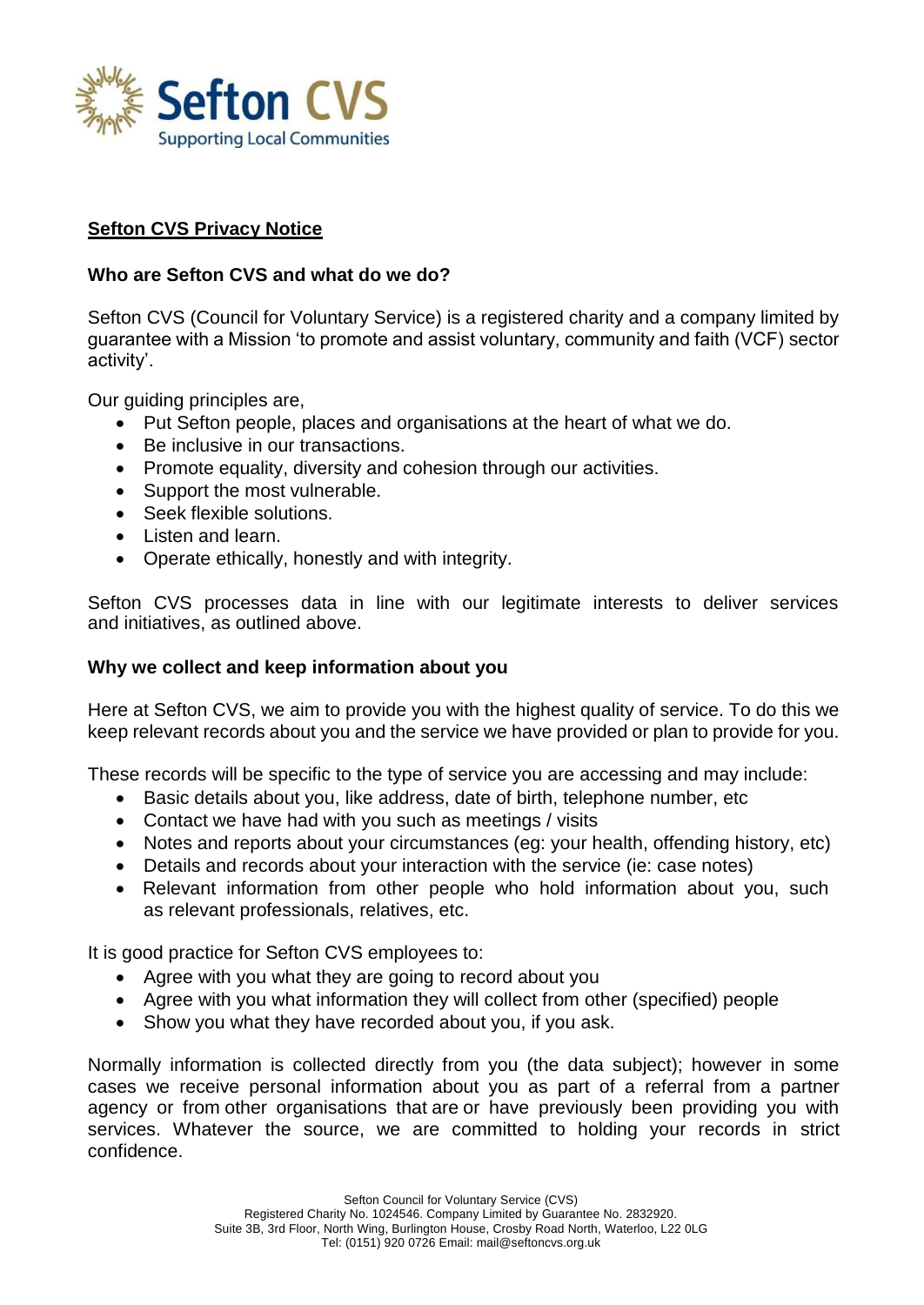# **Confidential information**

All personal information held by Sefton CVS is kept safe. Everyone looking at your record, whether on paper or computer, is obliged to keep the information confidential. We will aim to share only as much information as people need to know to play their part in providing you with the services you have requested. We will never share your personal data with thirdparties for marketing purposes. Other information, that does not include your personal details, may be used for planning, training and research.

## **How your records are used**

The employees of Sefton CVS involved in providing your service will use your records to:

- Provide a good basis for decisions made by you and by them in your regard
- Allow you to work with those providing your service
- Make sure your service is delivered safely and effectively
- Work effectively with others providing you with services

Others may need to use records about you to:

- Protect you or others from harm
- Check the quality of service provided
- Help investigate any concerns or complaints you or your family have about the service you receive
- Manage the organisation
- Help with planning and research

Some information may be held centrally to help with the planning of Sefton CVS services. In these instances we take strict measures to ensure that individual clients cannot be identified. We use anonymous information, wherever possible, but may use personally identifiable information for essential purposes. This information will only be used with your consent, unless we have to do so by law. You are able to withdraw your consent at any time by contacting the HR and Policy Manager.

### **How we share your information**

When we provide you with a service/s, we will share your record with the people providing you with a service or checking the quality of your service (unless you have asked that we limit how we share your record).

We will not share information that identifies you for any reason other than providing your services, unless:

- you ask us to do so;
- we ask and you give us specific permission;
- we have to do this by law;
- we have special permission because the public good is thought to be of greater importance than your confidentiality.

We may on occasion share your information with partner agencies who deliver additional services that are likely to be beneficial to you; we will usually seek your specific permission to do this. If we share information without your permission, we will make sure that we keep to the General Data Protection Regulation 2016, Data Protection Act 2018, Human Rights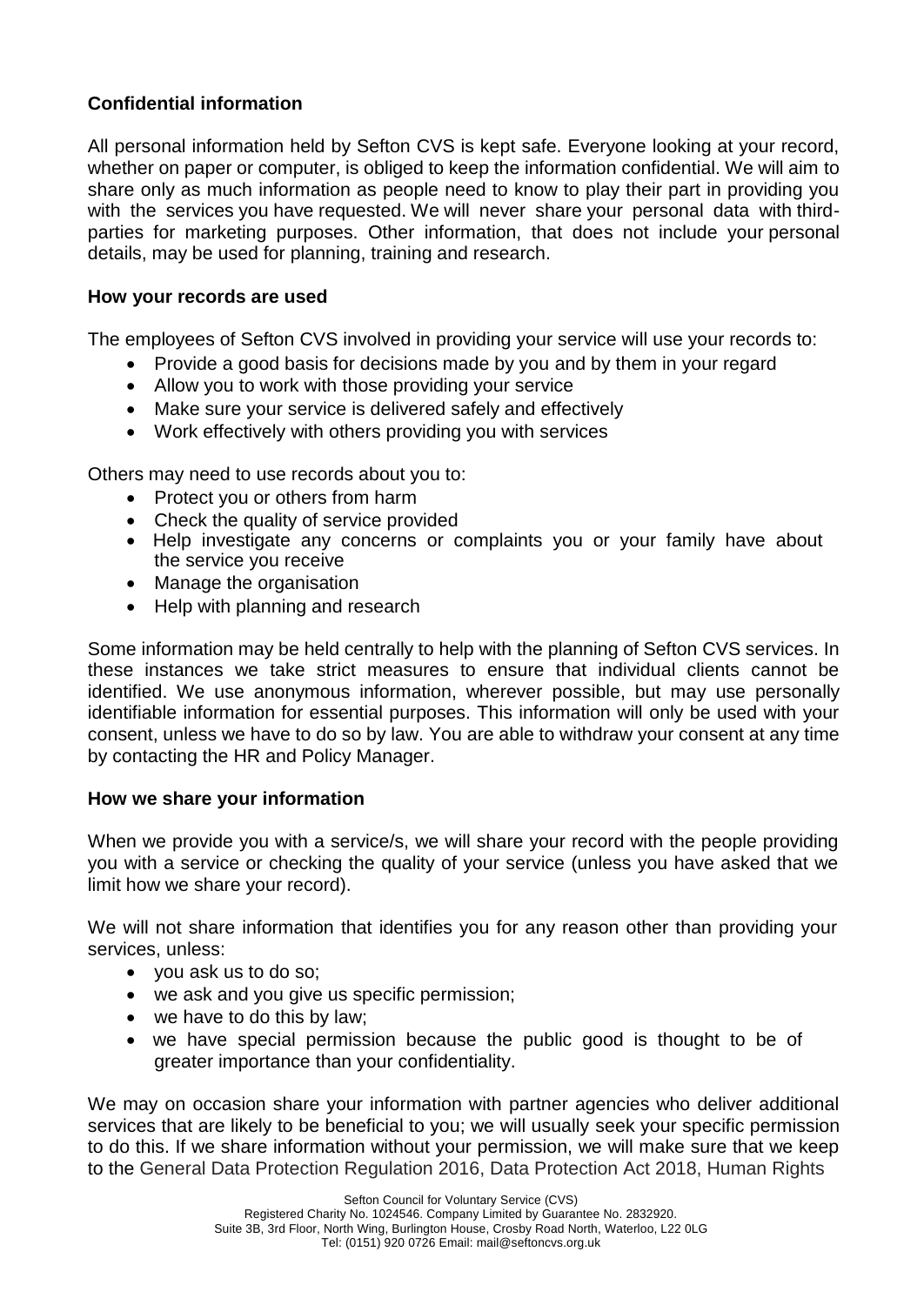Act 1998 and the common law duty of confidentiality and national guidelines on best practice.

### **When we destroy your information**

The length of time we keep your records is dependent on the nature of the service provided. We will remove your information from all Sefton CVS sources in line with our Data Retention Schedule.

## **Your rights**

You have the right to confidentiality under the Data Protection Act 2018 (DPA), the Human Rights Act 1998, the General Data Protection Regulation 2016 and the common law duty of confidence (the Disability Discrimination and the Race Relations Acts may also apply).

You also have the right to ask for a copy of all records we hold about you via a Subject Access Request (SAR). Your request must be made in writing and you will need to give adequate information (for example full name, address, date of birth, etc). We will generally provide this information free of charge and are required to respond to you within one month. You will be required to provide identification before any information is released to you.

You have the right to rectify your information; if you think anything in your record is inaccurate, please approach the person in charge of your service.

You have the right to restrict how we process your information and you can also request that we remove your information altogether.

You have the right to be informed, Sefton CVS will tell you what data of yours is being collected, how it's being used, how long it will be kept and whether it will be shared with any third parties. As outlined in this privacy notice.

You have the right of portability, you can request that Sefton CVS transfer any data that it holds on you to another company.

You have the right to object, you may challenge certain types of processing, such as direct marketing.

You also have rights related to automated decision making including profiling: you can ask organisations to provide a copy of its automated processing activities if you believe the data is being processed unlawfully. Sefton CVS do not operate automated processing activities.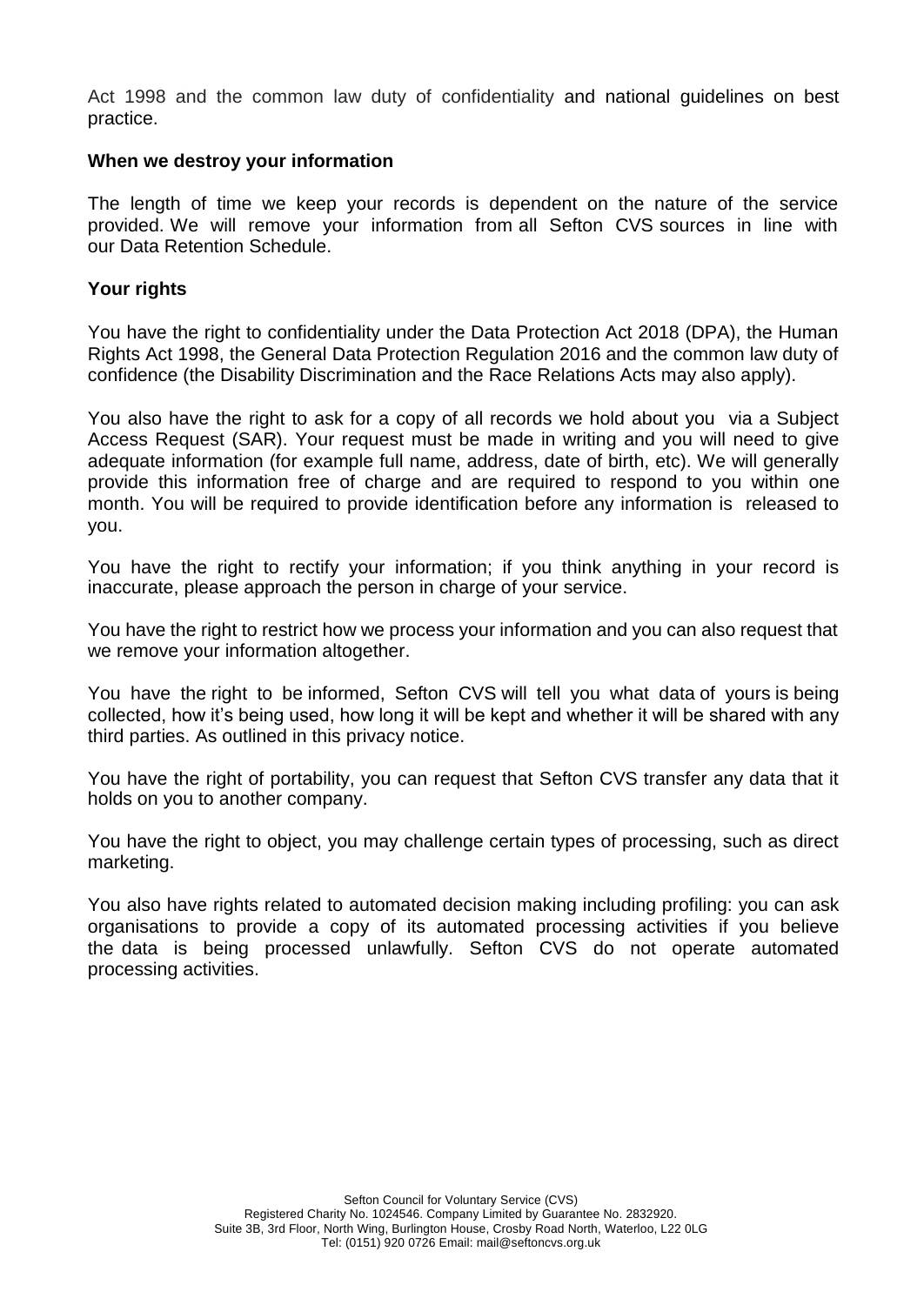## **Who should you contact if you have a query?**

Sefton CVS is the Data Controller for your personal information; queries should be directed to:

Adele Browne – Compliance, Governance and HR Officer, Sefton CVS Suite 3b, 3<sup>rd</sup> Floor, North Wing, Burlington House Crosby Road North, Waterloo **Liverpool** L22 0LG

Tel: 0151 920 0726 ext. 235 Email: [adele.browne@seftoncvs.org.uk](mailto:adele.browne@seftoncvs.org.uk)

### **Supervisory Authority and Notification**

Data Protection is regulated in the UK by the Information Commissioners Office (ICO). You have the right to lodge a complaint with the ICO if you are unhappy with the way Sefton CVS has treated your information.

The Information Commissioner, Wycliffe House, Water Lane, Wilmslow, Cheshire, SK9 5AF Tel: 01625 545745 [www.informationcommissioner.gov.uk](http://www.informationcommissioner.gov.uk/)

Sefton CVS has notified the Information Commissioner of the purposes for which they process personal information as required by the Data Protection Act 2018; these details are publicly available from: [https://ico.org.uk/about-the-ico/what-we-do/register](https://ico.org.uk/about-the-ico/what-we-do/register-of-data-)[of-data-](https://ico.org.uk/about-the-ico/what-we-do/register-of-data-) [controllers/](https://ico.org.uk/about-the-ico/what-we-do/register-of-data-controllers/)

#### **How we use the information we collect to improve our website**

Sefton CVS may collect and store the following information each time you visit our site: the date and time, the originating IP, the type of browser and operating system used, the URL of the referring page, the object requested, and the completion status of the request.

Visitors to our public website remain anonymous as none of the data collected is linked to any personal information. The information allows us to assess the popularity of the pages on the website, so that we can continue to improve our site and access to information.